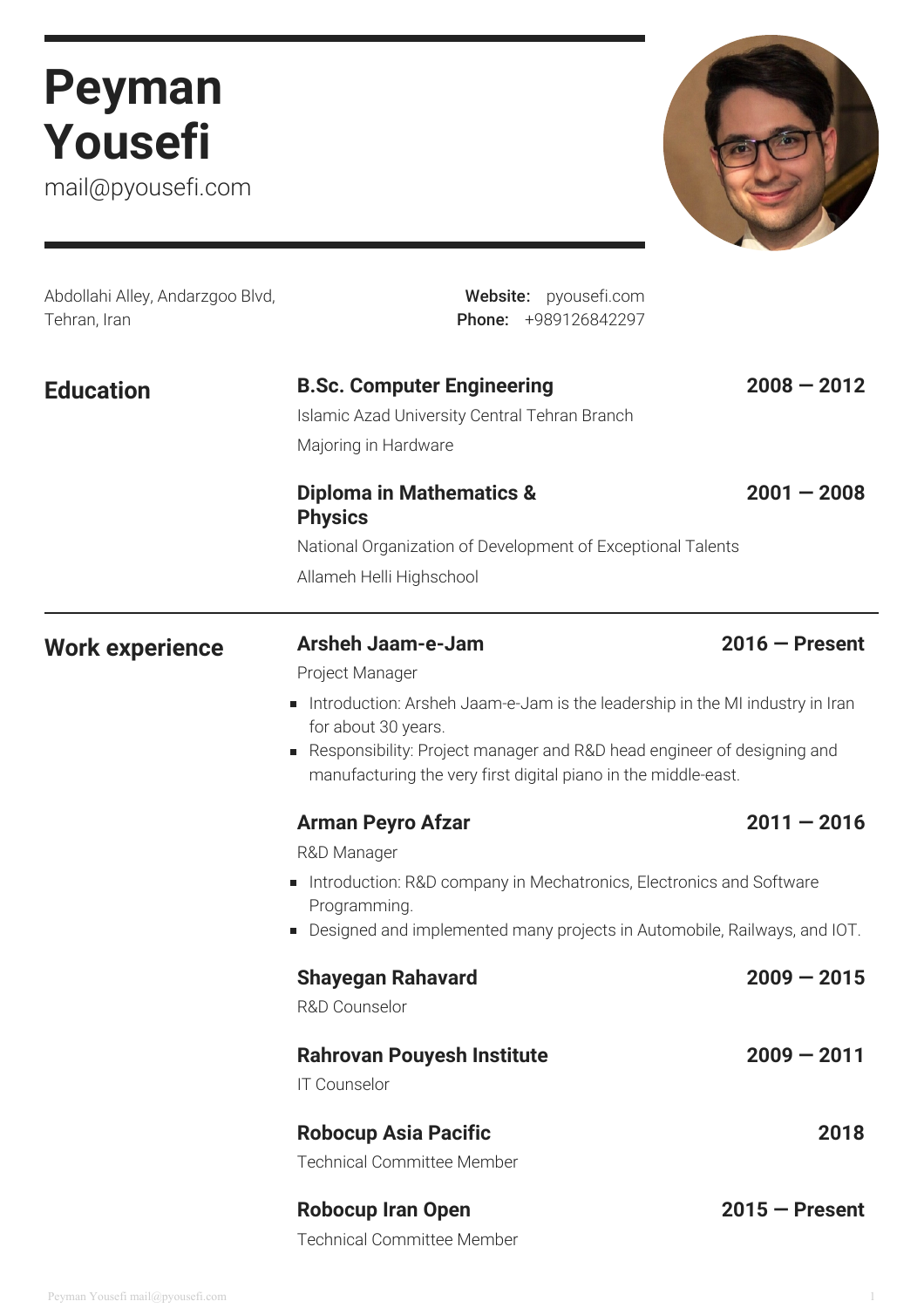|                               | khawarizmi International<br><b>Award</b>                                                                                                                                                                                                                                                                                                                                                                   | $2009 - 2011$    |  |
|-------------------------------|------------------------------------------------------------------------------------------------------------------------------------------------------------------------------------------------------------------------------------------------------------------------------------------------------------------------------------------------------------------------------------------------------------|------------------|--|
|                               | <b>Technical Committee Member</b>                                                                                                                                                                                                                                                                                                                                                                          |                  |  |
|                               | <b>Amirkabir University of</b><br><b>Technology</b>                                                                                                                                                                                                                                                                                                                                                        | $2009 - 2010$    |  |
|                               | Robotics Technical Committee Member                                                                                                                                                                                                                                                                                                                                                                        |                  |  |
|                               | <b>Other Robotics Competitions</b>                                                                                                                                                                                                                                                                                                                                                                         | $2008 -$ Present |  |
|                               | Technical committee (Referee)                                                                                                                                                                                                                                                                                                                                                                              |                  |  |
|                               | Technical committee member of more than 10 national robotic competitions.                                                                                                                                                                                                                                                                                                                                  |                  |  |
|                               | <b>Islamic Azad University</b><br><b>Central Tehran Branch</b>                                                                                                                                                                                                                                                                                                                                             | $2008 - 2009$    |  |
|                               | Parseh Robotic Team Member                                                                                                                                                                                                                                                                                                                                                                                 |                  |  |
| <b>Teaching</b><br>experience | <b>Farzanegan 6 Highschool</b><br>Head of Robotics Group                                                                                                                                                                                                                                                                                                                                                   | $2017 -$ Present |  |
|                               | <b>Farzanegan 2 Highschool</b><br>Head of Robotics Group                                                                                                                                                                                                                                                                                                                                                   | $2015 - 2016$    |  |
|                               | <b>AbouAliSina educational</b><br>complex<br>Robotics Teacher                                                                                                                                                                                                                                                                                                                                              | $2009 - 2014$    |  |
|                               | Other schools                                                                                                                                                                                                                                                                                                                                                                                              | $2009 -$ Present |  |
|                               | Robotics Teacher<br>Teaching Robot Design and Control, for K-12 level, in more than 20 schools.                                                                                                                                                                                                                                                                                                            |                  |  |
|                               |                                                                                                                                                                                                                                                                                                                                                                                                            |                  |  |
| <b>Selected projects</b>      | <b>Fine Posture</b><br>Medical Wearable Device                                                                                                                                                                                                                                                                                                                                                             | $2017 - 2019$    |  |
|                               | This miniature device alerts the user if it detects a body slouch. It has the<br>capability of connecting to any smartphone with BLE for data logging.<br>BLE v5.1, 6DOF IMU and Power management just in size of 7mm x 11mm.<br>■ iOS app powered by Swift                                                                                                                                                |                  |  |
|                               | <b>3D Mechanical Measuring and</b><br><b>Testing Unit</b><br>Automobile Industry<br>Many measuring and mechanical testing units for vehicle critical components<br>in the automobile industry with the accuracy and resolution of 1 micrometer.<br>Cylinder head gasket using Machine Vision<br>Flywheel using LVDT<br>п<br>Poppet Valve using LVDT<br>Rear Axle using LVDT<br>Steering Knuckle using LVDT | $2009 - 2018$    |  |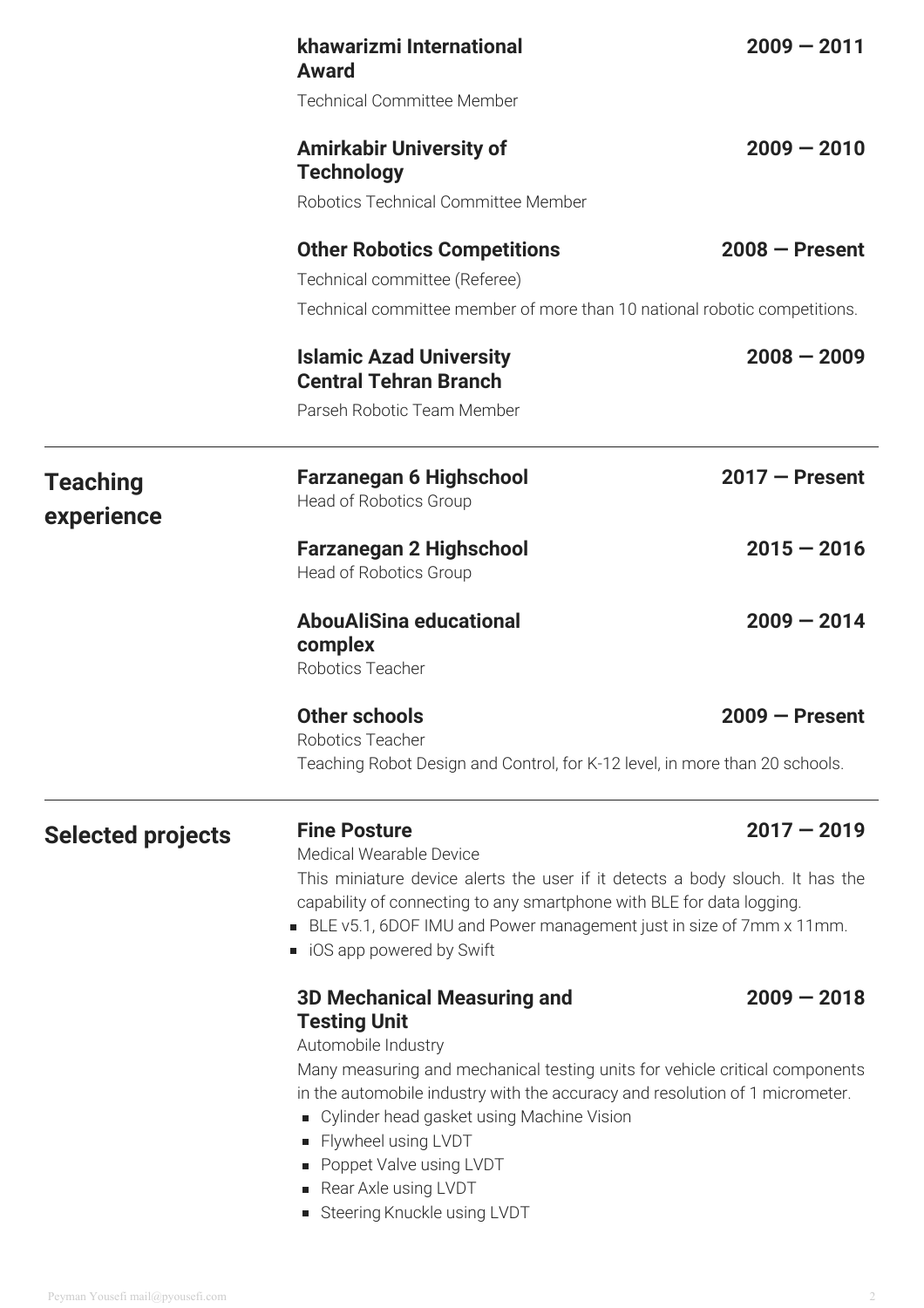## **Digital Piano 2016 — Present**

Musical Instrument

Design and manufacturing a unique, cost-effective, competitive digital piano in an acoustic cabinet with advanced features.

## **Open Field Security System 2016**

Wireless Sensor Networking

Design and develop a long-range microwave security system based on wireless sensor networking technology using Zigbee smart mesh networking.

## **Turn Signal Tester 2016**

Automobile Industry

Design and development of a mechanical and electrical testing unit of turn signal handle for Peugeot 405 and Samand vehicles.

## **Key Ignition Full Tester 2015 — 2016**

Automobile Industry

Full vehicle starting key ignition tester for the automobile industry to test all of the mechanical and electrical parameters of the test plan for Peugeot 405, Samand and Pride 132 vehicles.

## **Security and Entry System 2014 — 2015**

Automobile Industry

Design and development of an innovative security system and remote entry for Peugeot 405, Samand and Pride 132 vehicles using custom Keeloq technology.

## **SCADA system 2012 — 2013**

Railways Industry

Tracking (by GPS) and monitoring (Different parameters) of power generators of trains on a server, in contract with RayLtd for RAJA Co (Iran's rail transportation company).

### **Precise Power Supply for Nanocoating**

### Nano Technology

Design and development of hardware and controller for a variable switching power supply, (0-800V 100mA) with simultaneous control on Voltage and Amperage, for a non-linear load (Nanocoating in plasma), in contract with Nanostructured Coatings Ltd.

## **Enhanced Taximeter 2012**

Automobile Industry

Design and developing an enhanced taximeter for Iran's national taxi service organization.

## **Multi Axis CNC Machinery 2011 — 2012**

Mechatronics Industry

Design and development of an expandable multi-axis asynchronous servo motor controller which used in many industrial projects.

### Peyman Yousefi mail@pyousefi.com

**2012**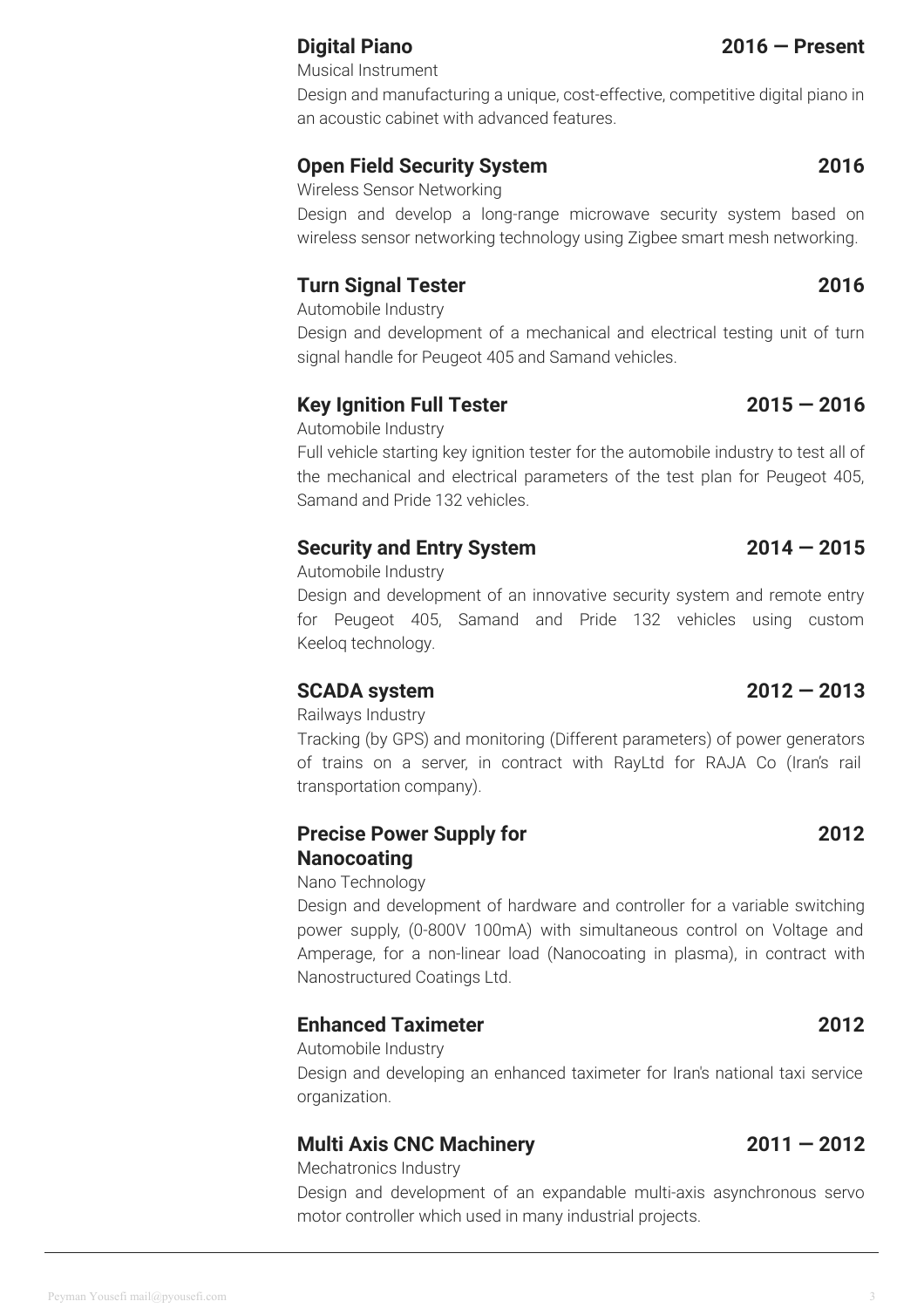| <b>Honors and Awards</b> | <b>Member of National Elites</b><br>$2013$ – Present<br><b>Foundation of Iran</b><br>As a reward of achieving 3rd place in Sheikh Bahai Technopreneurship<br>Festival |      |
|--------------------------|-----------------------------------------------------------------------------------------------------------------------------------------------------------------------|------|
|                          | 1st Place & best technical<br>team, Robocup Asia Pacific<br>Junior Rescue Maze League<br>As the mentor                                                                | 2018 |
|                          | 2nd Place & best technical<br>team, Robocup Iran Open<br>Junior Rescue Maze League                                                                                    | 2018 |
|                          | As the mentor<br>2nd Place, Robocup Austria<br><b>Open</b><br>Junior Soccer League                                                                                    | 2014 |
|                          | As the mentor<br>2nd Place, Robocup Iran Open<br>Junior Rescue Maze League<br>As the mentor                                                                           | 2014 |
|                          | <b>Ranked 4th, Robocup</b><br><b>Netherlands</b><br>Junior Rescue Maze League<br>As the mentor                                                                        | 2013 |
|                          | 1st Place, Robocup Japan<br><b>Open</b><br>Junior Soccer League<br>As the mentor                                                                                      | 2013 |
|                          | 1st Place, Robocup Iran Open<br>Junior Rescue Maze League<br>As the mentor                                                                                            | 2013 |
|                          | 3rd Place, khawarizmi<br><b>International Award</b><br>Deminer Robotics League                                                                                        | 2009 |
|                          | <b>Gold Medal, ITEX08</b><br>Mechatronics Industry<br>Innovative 3D measuring system with the accuracy of 1-micron meter.                                             | 2008 |
|                          | <b>Bronze Medal, ITEX08</b><br>Medical Industry<br>An innovative small wearable device which alerts the user in case of body<br>slouch happens.                       | 2008 |